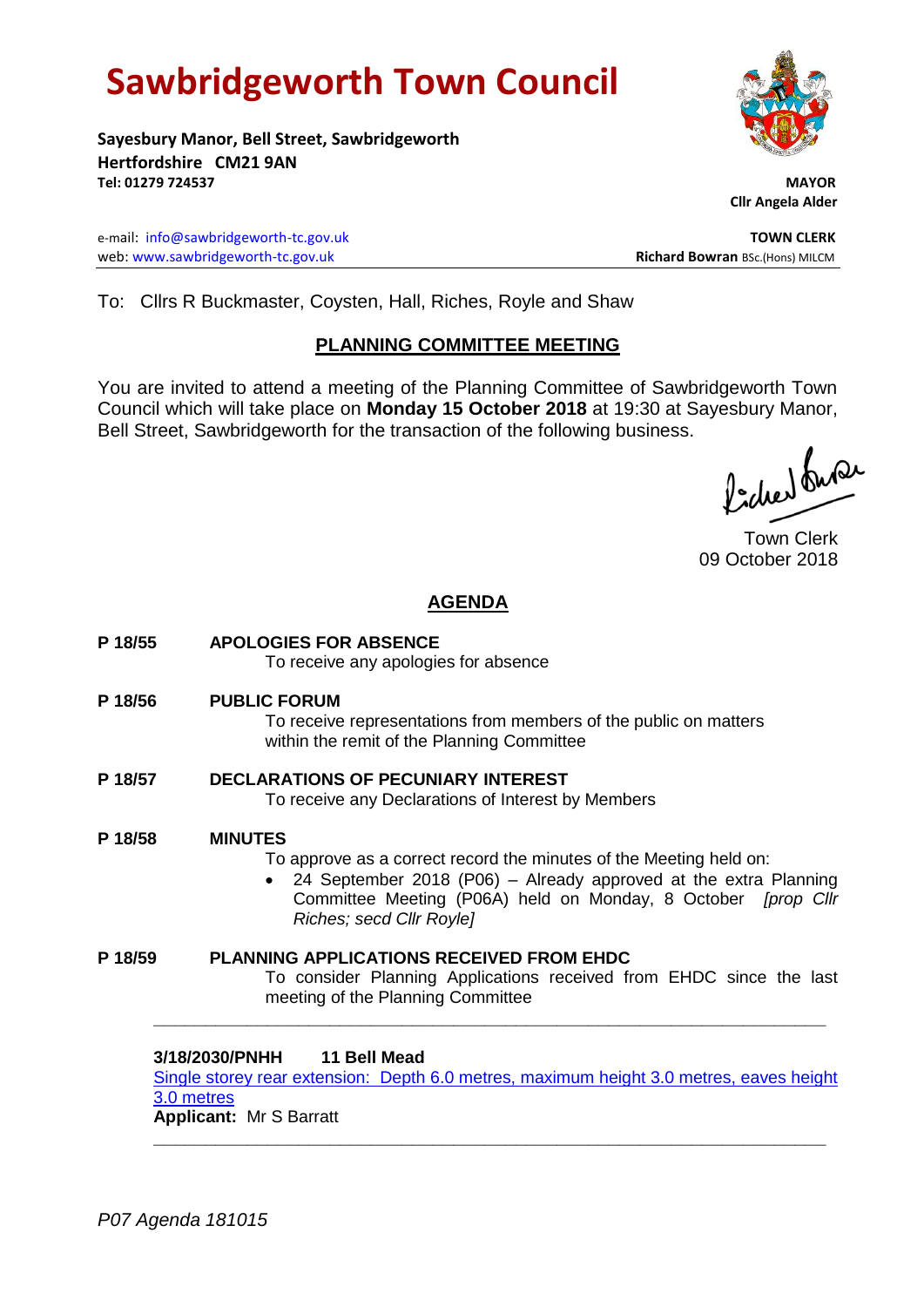#### **3/18/2034/HH 2 Northfield Road, CM21 9DR**

[Two storey side and rear extensions with part first floor side and rear extension](https://publicaccess.eastherts.gov.uk/online-applications/applicationDetails.do?activeTab=documents&keyVal=PEZFJ1GLFXL00)  **Applicant:** S Cheney

### **3/18/2039/FUL 17 High Wych, CM21 0AY**

[Replacement of kitchen extract fan. Erection of shelter for cellar](https://publicaccess.eastherts.gov.uk/online-applications/applicationDetails.do?activeTab=documents&keyVal=PF01RSGLFY100) cooling equipment and [erection of outbuilding/bin store -](https://publicaccess.eastherts.gov.uk/online-applications/applicationDetails.do?activeTab=documents&keyVal=PF01RSGLFY100) Retrospective **Applicant:** Mr D Grover

**\_\_\_\_\_\_\_\_\_\_\_\_\_\_\_\_\_\_\_\_\_\_\_\_\_\_\_\_\_\_\_\_\_\_\_\_\_\_\_\_\_\_\_\_\_\_\_\_\_\_\_\_\_\_\_\_\_\_\_\_\_\_\_\_\_**

**\_\_\_\_\_\_\_\_\_\_\_\_\_\_\_\_\_\_\_\_\_\_\_\_\_\_\_\_\_\_\_\_\_\_\_\_\_\_\_\_\_\_\_\_\_\_\_\_\_\_\_\_\_\_\_\_\_\_\_\_\_\_\_\_\_**

**\_\_\_\_\_\_\_\_\_\_\_\_\_\_\_\_\_\_\_\_\_\_\_\_\_\_\_\_\_\_\_\_\_\_\_\_\_\_\_\_\_\_\_\_\_\_\_\_\_\_\_\_\_\_\_\_\_\_\_\_\_\_\_\_\_**

#### **3/18/2040/LBC 17 High Wych, CM21 0AY**

Regularisation for the replacement of kitchen extract fan. Erection of shelter for cellar [cooling equipment and erection of outbuilding/bin store](https://publicaccess.eastherts.gov.uk/online-applications/applicationDetails.do?activeTab=documents&keyVal=PF01RZGLFY200) **Applicant:** Mr D Grover

**\_\_\_\_\_\_\_\_\_\_\_\_\_\_\_\_\_\_\_\_\_\_\_\_\_\_\_\_\_\_\_\_\_\_\_\_\_\_\_\_\_\_\_\_\_\_\_\_\_\_\_\_\_\_\_\_\_\_\_\_\_\_\_\_\_**

# **3/18/2096/HH 2 Lancaster Gate, Chaseways, CM21 0AQ**

[Conversion of garage with associated elevational alterations and roof dormer, single](https://publicaccess.eastherts.gov.uk/online-applications/applicationDetails.do?activeTab=documents&keyVal=PFEJ7KGL06200)  storey link extension to main dwelling and two storey rear extension with Juliette balcony [at first floor level](https://publicaccess.eastherts.gov.uk/online-applications/applicationDetails.do?activeTab=documents&keyVal=PFEJ7KGL06200)

**\_\_\_\_\_\_\_\_\_\_\_\_\_\_\_\_\_\_\_\_\_\_\_\_\_\_\_\_\_\_\_\_\_\_\_\_\_\_\_\_\_\_\_\_\_\_\_\_\_\_\_\_\_\_\_\_\_\_\_\_\_\_\_\_\_**

**\_\_\_\_\_\_\_\_\_\_\_\_\_\_\_\_\_\_\_\_\_\_\_\_\_\_\_\_\_\_\_\_\_\_\_\_\_\_\_\_\_\_\_\_\_\_\_\_\_\_\_\_\_\_\_\_\_\_\_\_\_\_\_\_\_**

**Applicant:** Mr Simon Weeks

#### **3/18/2128/HH 23 High Wych Road, CM21 0HE**

[First floor rear extension and alterations to rear fenestration](https://publicaccess.eastherts.gov.uk/online-applications/applicationDetails.do?activeTab=documents&keyVal=PFNI4ZGLG3O00) **Applicant:** A Thomas & M Cayle

#### **3/18/2129/LBC 23 High Wych Road, CM21 0HE**

[First floor rear extension, alterations to rear fenestration and internal alterations and](https://publicaccess.eastherts.gov.uk/online-applications/applicationDetails.do?activeTab=documents&keyVal=PFNI5HGLG3Q00)  [internal alterations at ground floor comprising the removal of the bathroom, provision of an](https://publicaccess.eastherts.gov.uk/online-applications/applicationDetails.do?activeTab=documents&keyVal=PFNI5HGLG3Q00)  [internal partition and door to create W/C and breakfast room together with the provision of](https://publicaccess.eastherts.gov.uk/online-applications/applicationDetails.do?activeTab=documents&keyVal=PFNI5HGLG3Q00)  [an internal partition and door to create a bathroom and hallway at first floor level](https://publicaccess.eastherts.gov.uk/online-applications/applicationDetails.do?activeTab=documents&keyVal=PFNI5HGLG3Q00)  **Applicant:** A Thomas & M Cayle **\_\_\_\_\_\_\_\_\_\_\_\_\_\_\_\_\_\_\_\_\_\_\_\_\_\_\_\_\_\_\_\_\_\_\_\_\_\_\_\_\_\_\_\_\_\_\_\_\_\_\_\_\_\_\_\_\_\_\_\_\_\_\_\_\_**

# **3/18/2138/FUL Orion (Garden of), London Rd, Spellbrook, CM23 4AX**

[Residential development comprising of 4 No detached houses within part of the garden of](https://publicaccess.eastherts.gov.uk/online-applications/applicationDetails.do?activeTab=documents&keyVal=PFPCU3GLG4F00)  [the existing house \(Orion\)](https://publicaccess.eastherts.gov.uk/online-applications/applicationDetails.do?activeTab=documents&keyVal=PFPCU3GLG4F00)

**Applicant:** Spellbrook No1 Ltd **\_\_\_\_\_\_\_\_\_\_\_\_\_\_\_\_\_\_\_\_\_\_\_\_\_\_\_\_\_\_\_\_\_\_\_\_\_\_\_\_\_\_\_\_\_\_\_\_\_\_\_\_\_\_\_\_\_\_\_\_\_\_\_\_\_**

#### **P 18/60 LATE PLANNING APPLICATIONS**

To deal with Planning Applications received from EHDC following the Publication of this Agenda and received before 12 October 2018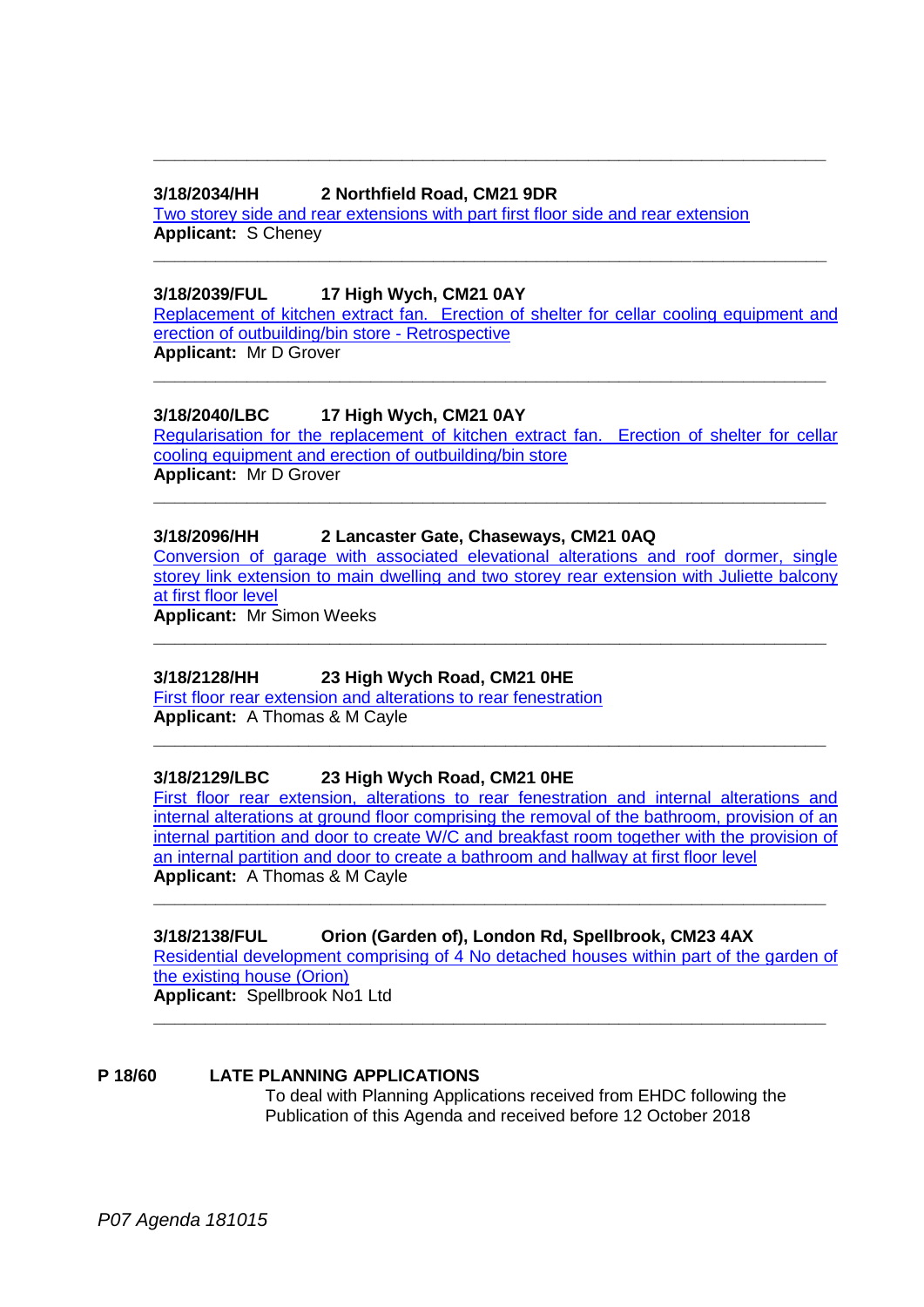# **P 18/61 PLANNING DECISIONS MADE BY EHDC**

To receive Planning Decisions from EHDC

# **3/17/1778/FUL 11, 13 & 15 London Rd, CM21 9EH**

Crossover and driveway

**Applicant:** Swayprime

**STC Comment:** Objection. In retrospect, committee in agreement with neighbours concerns

**\_\_\_\_\_\_\_\_\_\_\_\_\_\_\_\_\_\_\_\_\_\_\_\_\_\_\_\_ \_\_\_\_\_\_\_\_\_\_\_\_\_\_\_\_\_\_\_\_\_\_\_\_\_\_\_\_\_\_\_\_\_\_\_\_\_**

*EHDC Decision:* Refused. "The proposal would result in the loss of landscape features, and the provision of hard surfacing, which would be detrimentally harmful to the character and appearance of the existing dwellings, adjoining dwellings and the street scene, contrary to policies ENV1 and ENV2 of the East Herts Local Plan Second Review April 2007"

**\_\_\_\_\_\_\_\_\_\_\_\_\_\_\_\_\_\_\_\_\_\_\_\_\_\_\_\_ \_\_\_\_\_\_\_\_\_\_\_\_\_\_\_\_\_\_\_\_\_\_\_\_\_\_\_\_\_\_\_\_\_\_\_\_\_**

#### **3/18/1508/FUL 1-10 Bells Walk, London Road, CM21 9JG**

Front extension to shop involving enclosure of walkway and provision of new shop front **Applicant:** IMLY Development

**STC Comment:** Objection. Despite the previous history of this site and the undoubted improvement to the look of the area, the proposal appears to be contrary to Policy BH5, extensions and alterations to unlisted buildings in the Sawbridgeworth conservation area. *EHDC Decision:* Application Withdrawn by Applicant/Agent

**\_\_\_\_\_\_\_\_\_\_\_\_\_\_\_\_\_\_\_\_\_\_\_\_\_\_\_\_ \_\_\_\_\_\_\_\_\_\_\_\_\_\_\_\_\_\_\_\_\_\_\_\_\_\_\_\_\_\_\_\_\_\_\_\_\_**

# **3/18/1559/HH 12 Heron Close, CM21 0BB**

Demolition of conservatory and erection of single storey rear extension. **Applicant:** Mr Andrew Crossley *STC Comment:* No objection *EHDC Decision:* Granted **\_\_\_\_\_\_\_\_\_\_\_\_\_\_\_\_\_\_\_\_\_\_\_\_\_\_\_\_\_\_\_\_\_\_\_\_\_\_\_\_\_\_\_\_\_\_\_\_\_\_\_\_\_\_\_\_\_\_\_\_\_\_\_\_\_\_**

# **3/18/1652/HH 39 Pishiobury Drive, CM21 0AD**

Erection of single storey front extension and first floor rear extension. **Applicant:** Mr K Lababedi *STC Comment:* No objection *EHDC Decision:* Granted **\_\_\_\_\_\_\_\_\_\_\_\_\_\_\_\_\_\_\_\_\_\_\_\_\_\_\_\_\_\_\_\_\_\_\_\_\_\_\_\_\_\_\_\_\_\_\_\_\_\_\_\_\_\_\_\_\_\_\_\_\_\_\_\_\_\_**

#### **P 18/62 PLANNING ENFORCEMENT**

To receive notification from EHDC of Enforcement issues

**\_\_\_\_\_\_\_\_\_\_\_\_\_\_\_\_\_\_\_\_\_\_\_\_\_\_\_\_\_\_\_\_\_\_\_\_\_\_\_\_\_\_\_\_\_\_\_\_\_\_\_\_\_\_\_\_\_\_\_\_\_\_\_\_\_\_**

**\_\_\_\_\_\_\_\_\_\_\_\_\_\_\_\_\_\_\_\_\_\_\_\_\_\_\_\_\_\_\_\_\_\_\_\_\_\_\_\_\_\_\_\_\_\_\_\_\_\_\_\_\_\_\_\_\_\_\_\_\_\_\_\_\_\_**

# **E/18/0309/ENF 14 The Forebury, CM21 9BD**

#### **P 18/63 PLANNING APPEALS**

To receive notification from EHDC of Planning Appeals